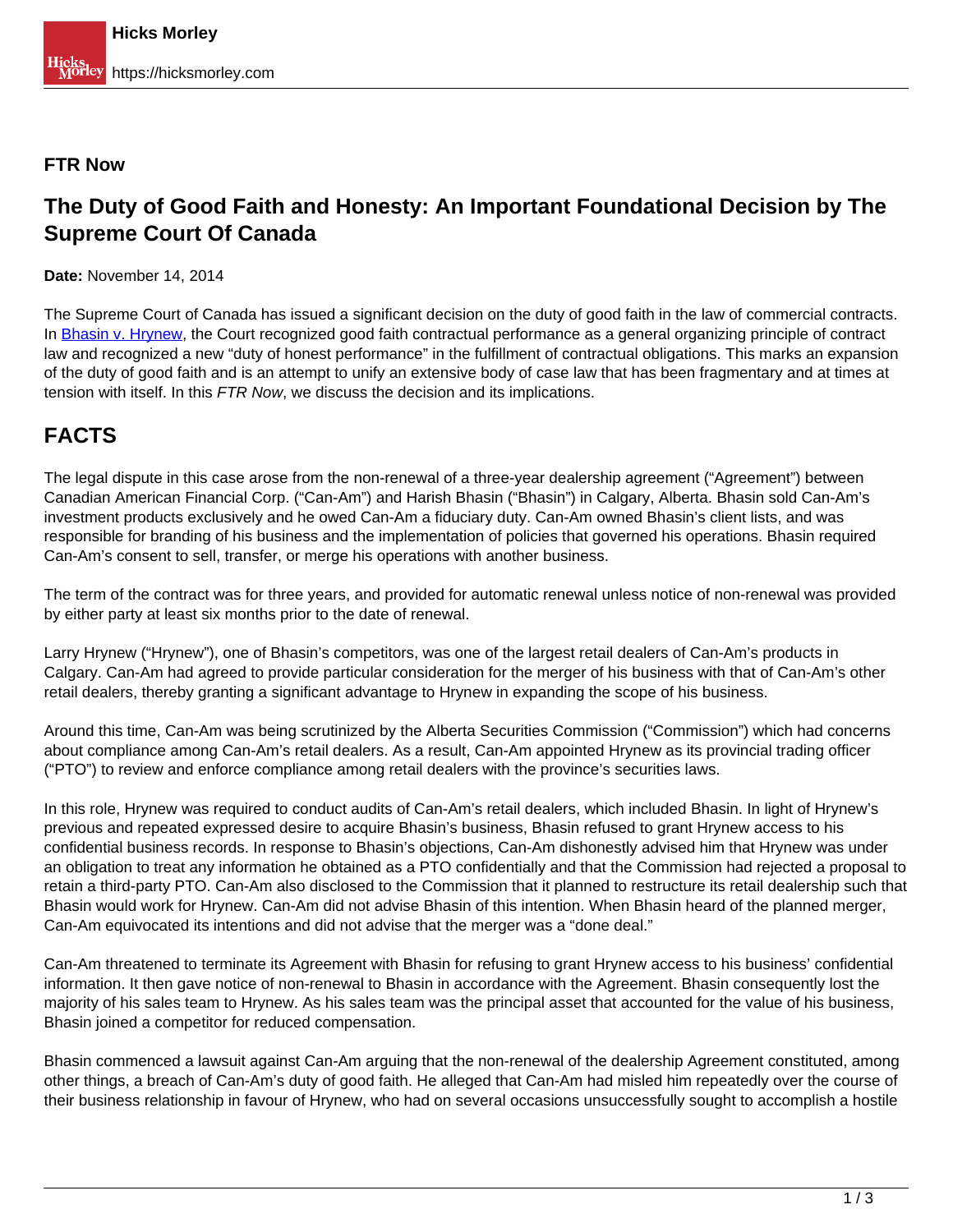takeover of Bhasin's business.

### **DUTY OF GOOD FAITH**

Although there were other issues in the case (e.g. the torts of inducing breach of contract or civil conspiracy, and the appropriate measure of damages), the main issue was whether Can-Am owed Bhasin a duty of good faith and whether it had breach the duty of good faith.

#### **AT TRIAL AND THE COURT OF APPEAL**

The trial judge found that the Agreement was of the sort that as a matter of law required good faith performance, even though it did not fall within the recognized categories of contract where that duty was imposed (i.e. employment, insurance, franchise). The Court of Appeal reversed that decision, finding that the trial judge improperly analogized the Agreement to the established categories in which a duty of good faith was recognized. The error was compounded by the fact that in contractual categories where a duty had been recognized, its ambit was limited to the manner in which a party terminated the contract or exercised a discretionary power. These cases could not be relied upon to require the renewal of a contract, because that would bind the parties to a perpetual contract which went against the explicit termination provisions of the Agreement.

#### **AT THE SUPREME COURT OF CANADA**

The Court noted at the outset that the law had traditionally resisted the notion of an independent duty of good faith performance in the law of contract, and that this had resulted in an unsettled body of law that had developed in a piecemeal fashion and was difficult to analyze.

To remedy this situation, the Court did two things:

- 1. It recognized good faith contractual performance as a general organizing principle of the common law, which underpins and informs the further development of the law of contract.
- 2. As an extension of this general principle, it recognized a common law duty to act honestly in the performance of contractual obligations.

The Court emphasized that the developments it was proposing to the law of contract did not amount to a reversal of settled law, "but a development directed to bringing greater certainty and coherence to a complex and troublesome area of the common law."

The Court started by recognizing "an organizing principle of good faith", which requires that parties to a contract must generally perform their contractual duties "honestly and reasonably and not capriciously or arbitrarily." In carrying out the obligation under a contract, a party "should have appropriate regard to the legitimate contractual interests of the contracting partner."

While the precise content of this requirement will vary with the circumstances of each case, it does not include duty to place the interest of the other contracting partner ahead of one's own. In other words, it is not equivalent to a fiduciary duty. It simply requires that a party "not seek to undermine [the other party's interests] in bad faith." The Court also noted that this new principle is not at odds with the traditionally accepted notion of efficient breach: i.e. where a party can breach a contract in the legitimate pursuit of economic self-interest. As a result, this new requirement "should not be used as a pretext for scrutinizing the motives of contracting parties."

After stating the requirements of the general principle, the Court turned to explaining the "general duty of honesty in contractual performance." The Court described this as a new common law duty which is "under the broad umbrella" of the